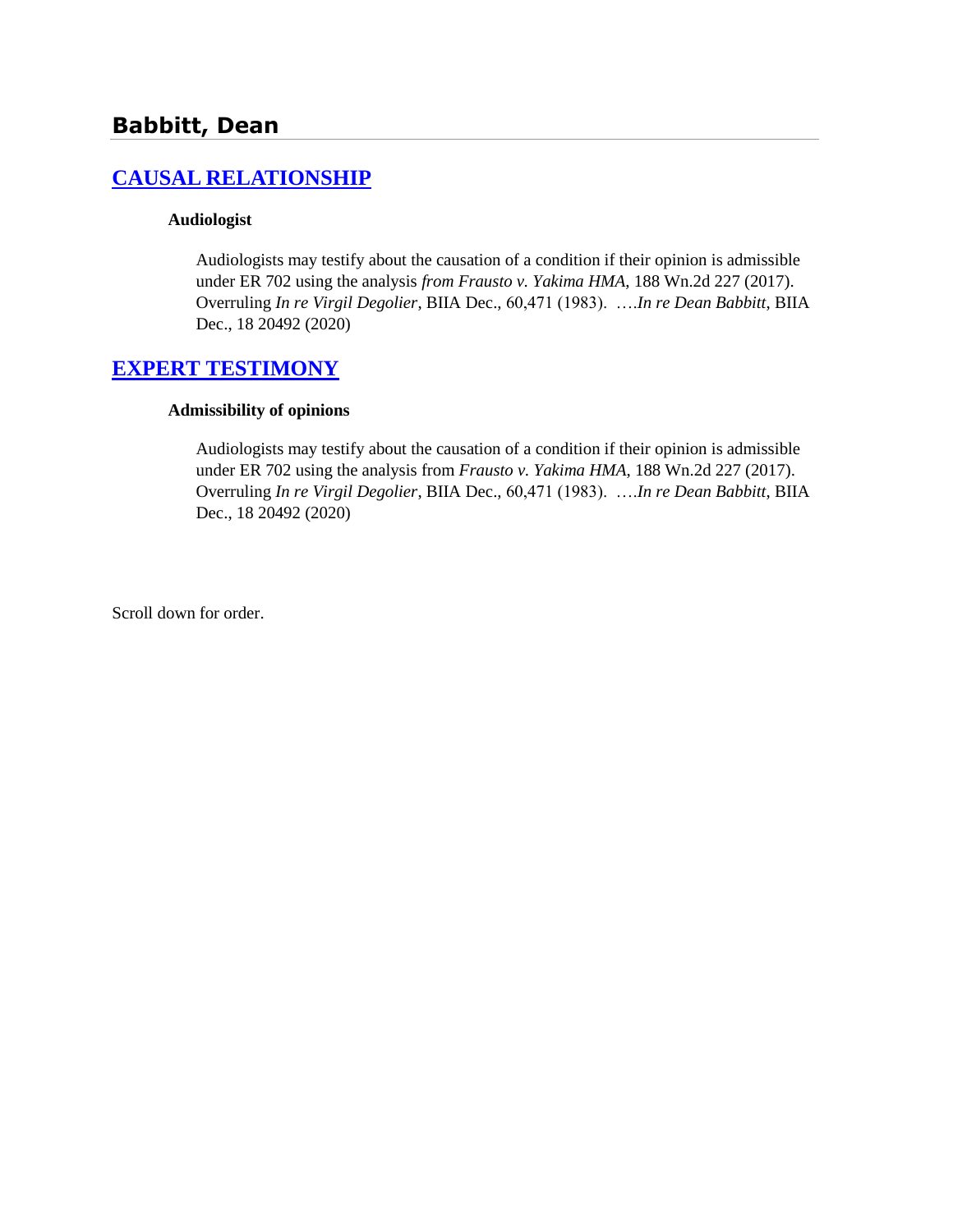### **BEFORE THE BOARD OF INDUSTRIAL INSURANCE APPEALS STATE OF WASHINGTON**

**)**

**IN RE: DEAN L. BABBITT ) DOCKET NO. 18 20492**

# **CLAIM NO. AZ-93639 ) DECISION AND ORDER**

Dean L. Babbitt filed a claim for occupational hearing loss with the Department of Labor and Industries in 2018. He contends that his hearing loss was caused by his driving for Seattle Automotive Distributors, Inc. The claim was rejected. Our industrial appeals judge dismissed Mr. Babbitt's appeal to the claim rejection order for failure to make a prima facie case for relief, relying on our significant decision, *In re Virgil Degolier.* 1 In *Degolier* we held that audiologists are not qualified to provide an opinion on the cause of hearing loss. We overrule *Degolier* under an analysis guided by ER 702. After considering the testimony we believe that Dr. Batson is qualified to give an opinion regarding the cause of Mr. Babbitt's hearing loss, but we are not persuaded that Mr. Babbitt's hearing loss is an occupational disease caused by his work. We **AFFIRM** the Department order that rejected the claim.

## **DISCUSSION**

Dean L. Babbitt is 78 years old. His work history includes a significant amount of time as a commercial delivery driver. He has played drums professionally since the early 1960s but wears no hearing protection while performing. And he spent six years as a cook in the Army Reserves.

Mr. Babbitt began driving for Seattle Automotive Distributors (Seattle Auto) in 2015. After working for them for about five months he was assigned a vehicle in which the air conditioning did not work. This required him to drive with his window down in what he described as a noisy urban environment. He noticed hearing problems in his right ear in July 2017, when he felt like his ear was filling with fluid. Mr. Babbitt sought treatment from otolaryngologist Kevin Kennedy, M.D. Dr. Kennedy referred Mr. Babbitt to his employee, audiologist Michelle Batson, Aud. D. She has a doctorate in audiology but is not a medical doctor. Dr. Batson initially considered a diagnosis of Meniere's Syndrome (Meniere's Disease), but dismissed that diagnosis because Mr. Babbitt did not have vertigo, which she described as a necessary symptom to support the diagnosis.

Dr. Batson performed audiological testing on Mr. Babbitt on August 21, 2017, and again on September 18, 2017. Both tests showed bilateral hearing loss, greater on the right than on the left. The right side hearing loss had increased by September compared to what Dr. Batson found the previous month. Dr. Batson testified that Mr. Babbitt had a "notch" in his hearing in the vicinity of

l <sup>1</sup> BIIA Dec. 60,471 (1983).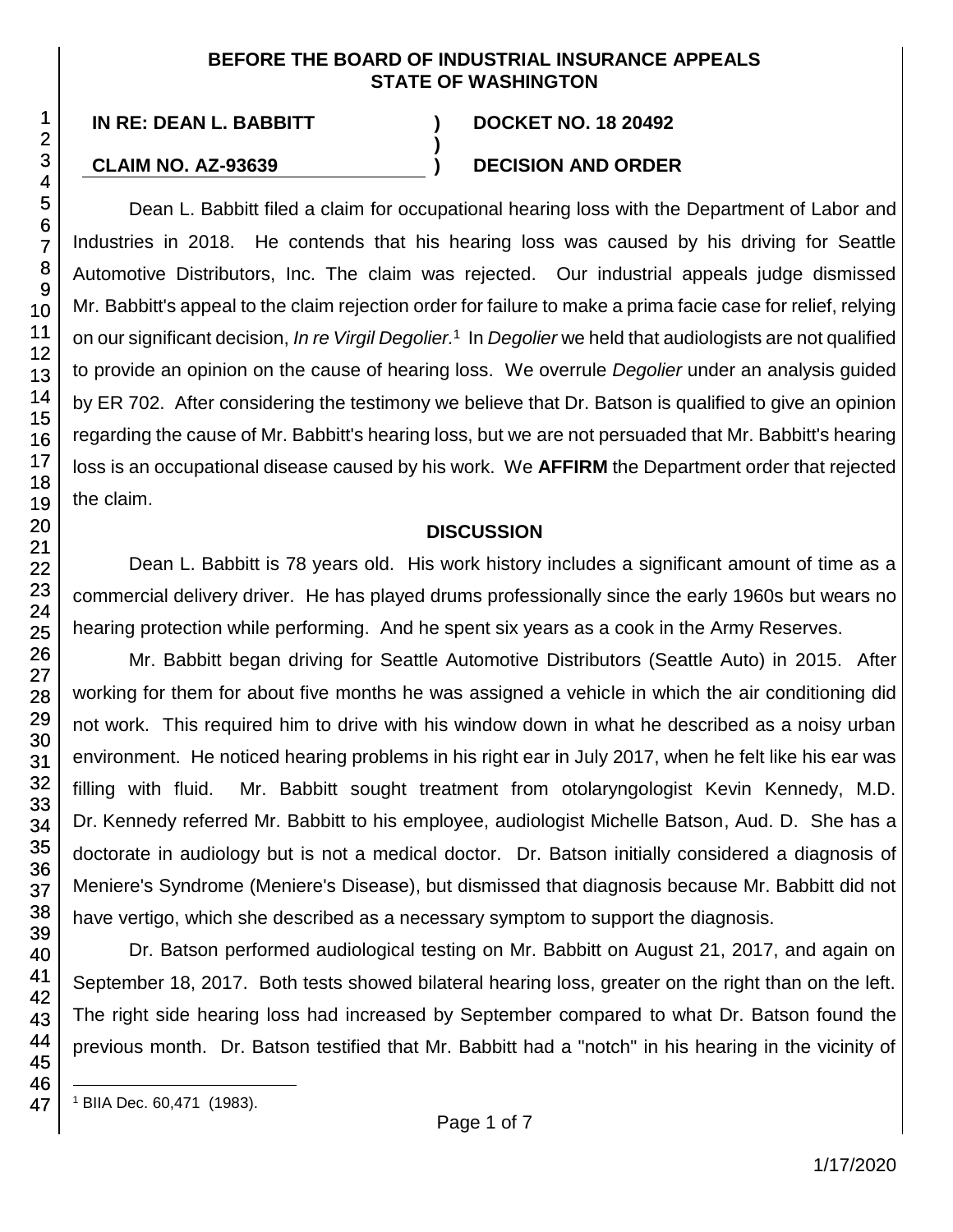4000 hz, which she characterized as a classic pattern of noise-induced hearing loss that is associated with no or few other etiologies. She also found low frequency hearing loss, which she described as idiopathic, that is, having no clear cause. Dr. Batson concluded that Mr. Babbitt suffered from noiseinduced hearing loss that she called "trucker's ear" that was caused by the noise he experienced while operating delivery vehicles with the windows open.

Mr. Babbitt was also examined by otolaryngologist Julie Gustafson, M.D. Mr. Babbitt told Dr. Gustafson that he had experienced hearing loss and tinnitus for about 20 years, although his hearing problems had recently worsened. Dr. Gustafson performed an audiogram, the results of which were similar to those performed by Dr. Batson including the "notch" at 4000 hz. Notably, Mr. Babbitt's right ear had improved since his September 18, 2017 examination by Dr. Batson. Dr. Gustafson said that this variability was consistent with Meniere's Disease and she diagnosed him with Cochlear Hydrops, a form of Meniere's disease not associated with vertigo. Dr. Gustafson and Dr. Batson both described Mr. Babbitt's high frequency hearing loss as idiopathic. Dr. Gustafson said that Mr. Babbitt's hearing loss is not work related.

Dr. Gustafson is familiar with the condition of "trucker's ear," but she did not believe that Mr. Babbitt suffered from it. She described the condition as having been a problem in the 1970s, and that it was associated with drivers of large trucks operated on the highway, but not with smaller delivery vehicles driven on surface streets such as those operated by Mr. Babbitt. Moreover, Dr. Gustafson said that subsequent changes in legislation limited the noise to which truckers could be exposed. Based on a 1998 study, Dr. Gustafson said that driving a heavy truck with the driver's window open and the radio on for eight hours or longer could result in marginally harmful noise exposure. But that is not the type of driving Mr. Babbitt did. According to Dr. Gustafson, none of Mr. Babbitt's work exposed him to sufficiently intense noise of sufficient duration to cause noise-related hearing loss.

We previously expressed "our conviction that . . . a segregation and causal relationship question [concerning occupational hearing loss] can only be established by the testimony of a physician, preferably an otolaryngologist. We do not doubt the professional ability of an audiologist to measure the hearing loss, but causal relationship depends on an interpretation of history combined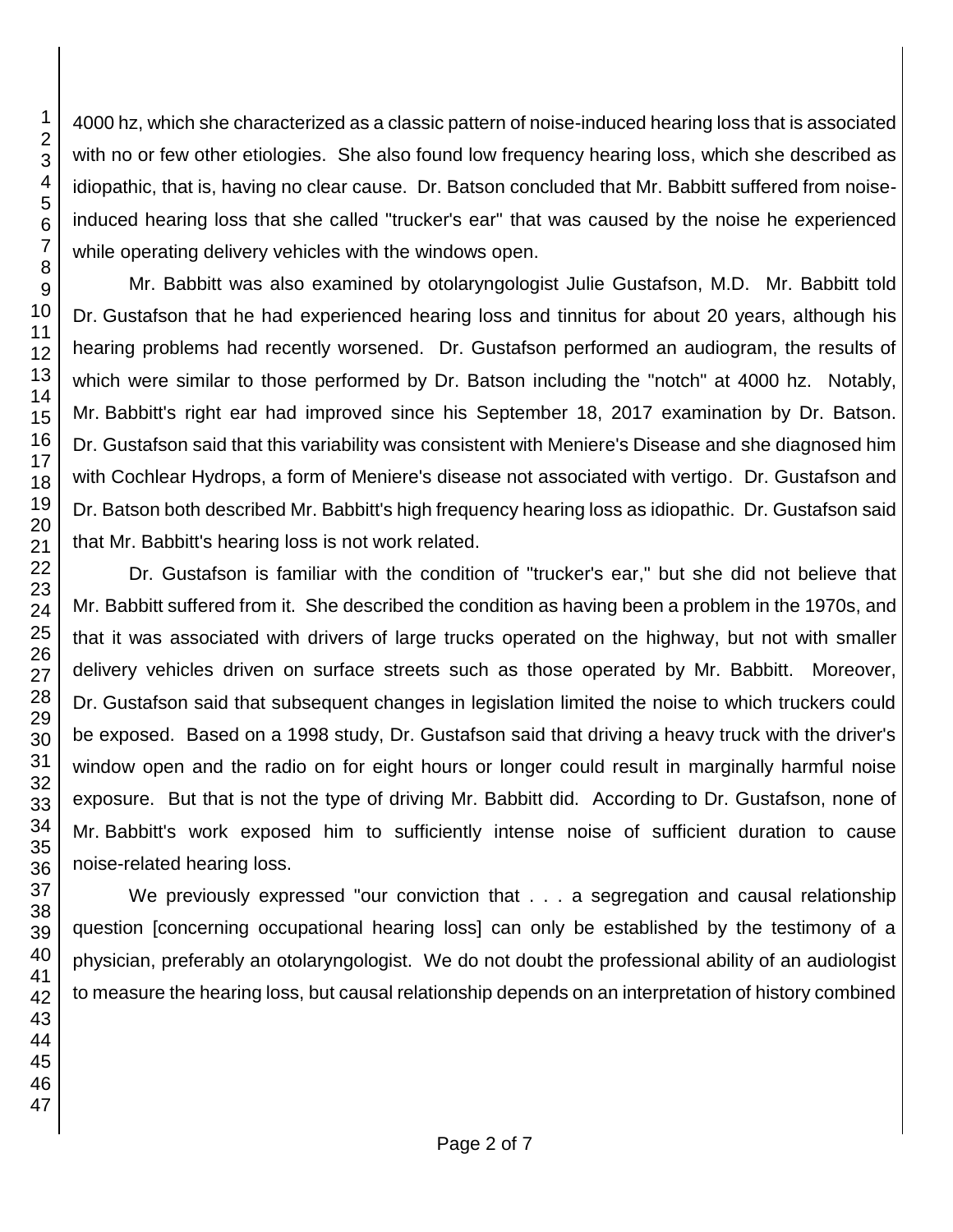with accurate medical diagnosis."<sup>2</sup> We followed that rule in numerous subsequent decisions. $3$ However, in our recent decision, *In re Adele Palmer*, we abandoned such hard and fast rules governing the testimony of proffered expert witnesses. We followed our supreme court by adopting an analytic framework centered on ER 702 to decide if a witness is qualified to give an opinion on the matter before us.<sup>4</sup> We believe that analysis is appropriate here as well.

The *Adele Palmer* decision determined that a physical therapist is qualified to provide an expert opinion on the cause of the worker's pelvic floor dysfunction. In *Palmer* we were guided by the supreme court's decision in *Frausto v. Yakima HMA, LLC*, which found Advanced Registered Nurse Practitioners (ARNPs) to be qualified to provide expert testimony on the cause of injuries in an action for medical malpractice. <sup>5</sup> Part of the rationale in both *Palmer* and *Frausto* for permitting ARNPs and physical therapists to testify regarding causation flowed from provisions in the licensing laws for those professions that recognized the ability of an ARNP and a physical therapist to diagnose conditions.<sup>6</sup> The licensing laws governing the practice of audiology provide that licensed audiologists "are independent practitioners who provide a comprehensive array of services related to the identification, assessment, habilitation and rehabilitation, and prevention of auditory and vestibular impairments." <sup>7</sup> And "Audiology" is defined as:

The application of principals, methods, and procedures related to hearing and the disorders of hearing and related to language and speech disorders, whether of organic or nonorganic origin, peripheral or central, that impede the normal process of human communication including, but not limited to, disorders of auditory sensitivity, acuity, function, processing, or vestibular function, the application of aural habilitation, rehabilitation, and appropriate devices including fitting and dispensing of hearing instruments, and cerumen management to treat such disorders.<sup>8</sup>

The authority to diagnose is not clearly set out in the statutes and rules governing audiologists,

but the term "identification" is. As the terms are undefined they are to be understood using their plain

and ordinary meanings.<sup>9</sup> Webster's II New Riverside University Dictionary (Webster's)<sup>10</sup> defines

l *Degolier*, at 2.

 *In re Juan Munoz*, BIIA Dec., 05 11698 (2007); *In re Karen L. Lahman*, Dckt. No. 07 03217 (March 2, 2009); *In re Harry Berry*, Dckt. No. 96 5305 (March 12, 1998); *cf. In re William J. Brougham*, Dckt. No. 89 5013 (April 24, 1992) (the holding, as applied to a certified audiologist, is even more applicable to an industrial hygienist.).

*In re Adele Palmer*, BIIA Dec., 16 16600 & 17 11074 (2017).

*Frausto v. Yakima HMA, LLC*, 188 Wn.2d 227 (2017).

RCW 18.79.040 (ARNP); RCW 18.74.180 (Physical Therapist).

WAC 246-828-095 (Emphasis supplied).

 RCW 18.35.010(2) (Emphasis supplied).

 *Ravenscroft v. Wash. Water Power Co*., 136 Wn.2d 911, 920-21 (1998).

Houghton Mifflin Co., © 1994.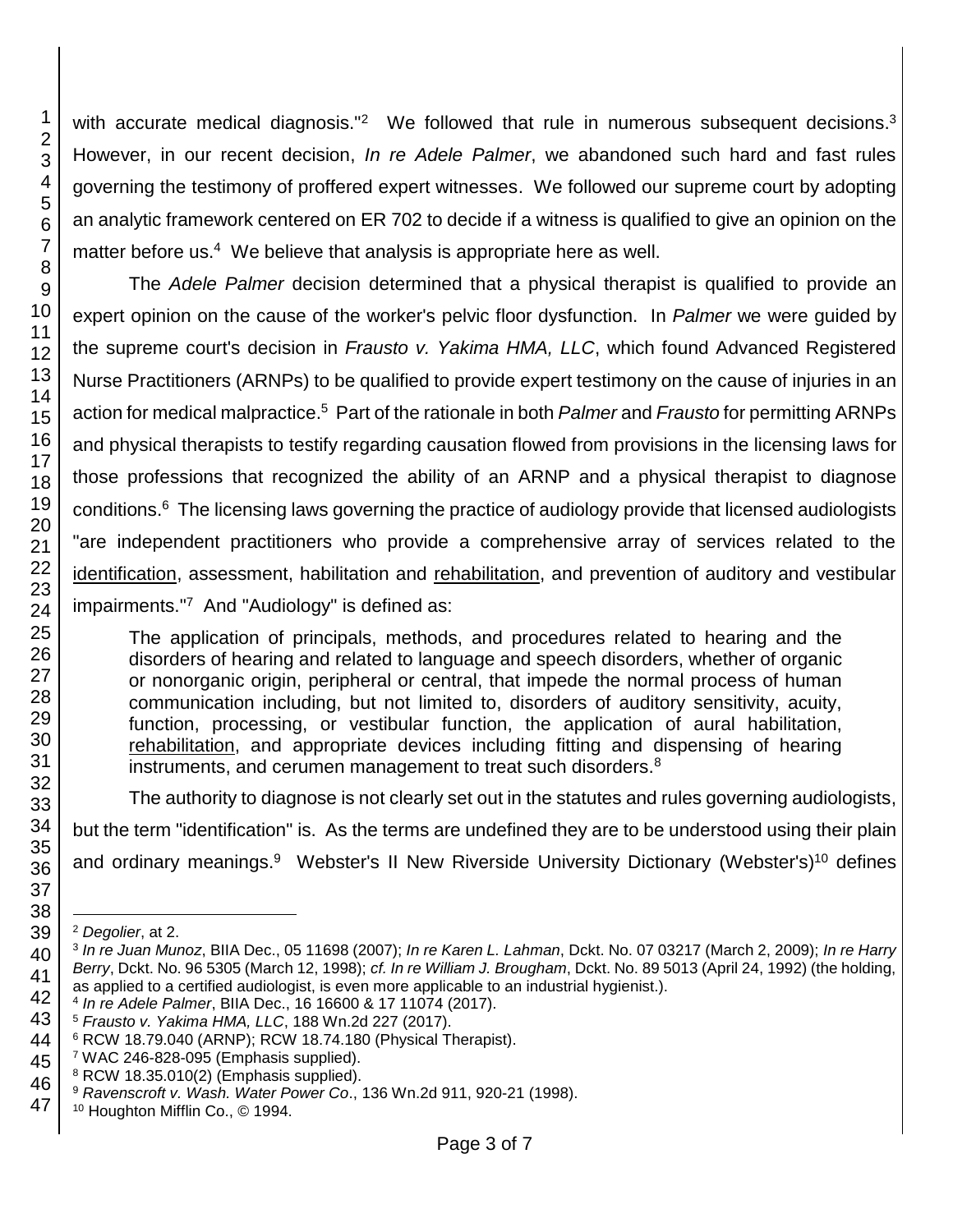"diagnosis" as the act or process of identifying or determining the nature of a disease by examination. Audiologists therefore as practitioners who identify auditory and vestibular impairments and diagnose those impairments. Similarly, Webster's defines "rehabilitate" as "to restore . . . to customary activity through education and therapy." And Dorland's Illustrated Medical Dictionary (Dorland's)<sup>11</sup> defines "rehabilitation" as the "restoration of normal form and function after injury or illness." Rehabilitation, therefore, means treatment. Taken together we conclude that an audiologist such as Dr. Batson is authorized by law both to diagnose and to treat auditory and vestibular impairments and hearing disorders.

ER 702 also permits an expert to testify when her expertise derives from knowledge, skill, experience, training, or education. Dr. Batson has graduate and undergraduate degrees, including her doctorate, in audiology and hearing and speech science. She has worked in the field for years diagnosing and treating patients suffering from hearing loss, often in close association with medical doctors. When that education, training, and experience are considered together with the laws governing the practice of audiology, we conclude that Dr. Batson is qualified under ER 702 to give an expert opinion regarding the diagnosis and cause of Mr. Babbitt's hearing loss. We overrule our decision in *Degolier* to the extent that it constituted a blanket rule prohibiting audiologists to testify concerning the causes of hearing loss. We hold that an audiologist may testify on that issue on the establishment of an appropriate evidentiary basis of the witnesses' qualifications as provided for by ER 702.

There is no evidence that Mr. Babbitt suffered from an industrial injury affecting his hearing, such as from a sudden traumatic event that produced a prompt effect on his hearing. And we are not persuaded that Mr. Babbitt's bilateral hearing loss arose naturally and proximately from the distinctive conditions of his work as a delivery and shuttle driver. We find the opinion of Dr. Gustafson to be more persuasive on that issue, even though Dr. Batson was Mr. Babbitt's attending provider.<sup>12</sup> Dr. Gustafson's experience and training in the causes and treatment of hearing problems appears to us to be more comprehensive than that of Dr. Batson.

Both Dr. Batson and Dr. Gustafson testified that Mr. Babbitt's bilateral high frequency hearing loss was idiopathic, they could ascribe no cause for it. Although Dr. Batson dismissed the diagnosis of Meniere's Syndrome because Mr. Babbitt did not endorse vertigo, Dr. Gustafson diagnosed him

W.B. Saunder's Co., © 2000.

*Spalding v. Dep't of Labor & Indus.*, 29 Wn.2d 115 (1947); *Groff v. Dep't of Labor & Indus.*, 65 Wn.2d 35 (1964).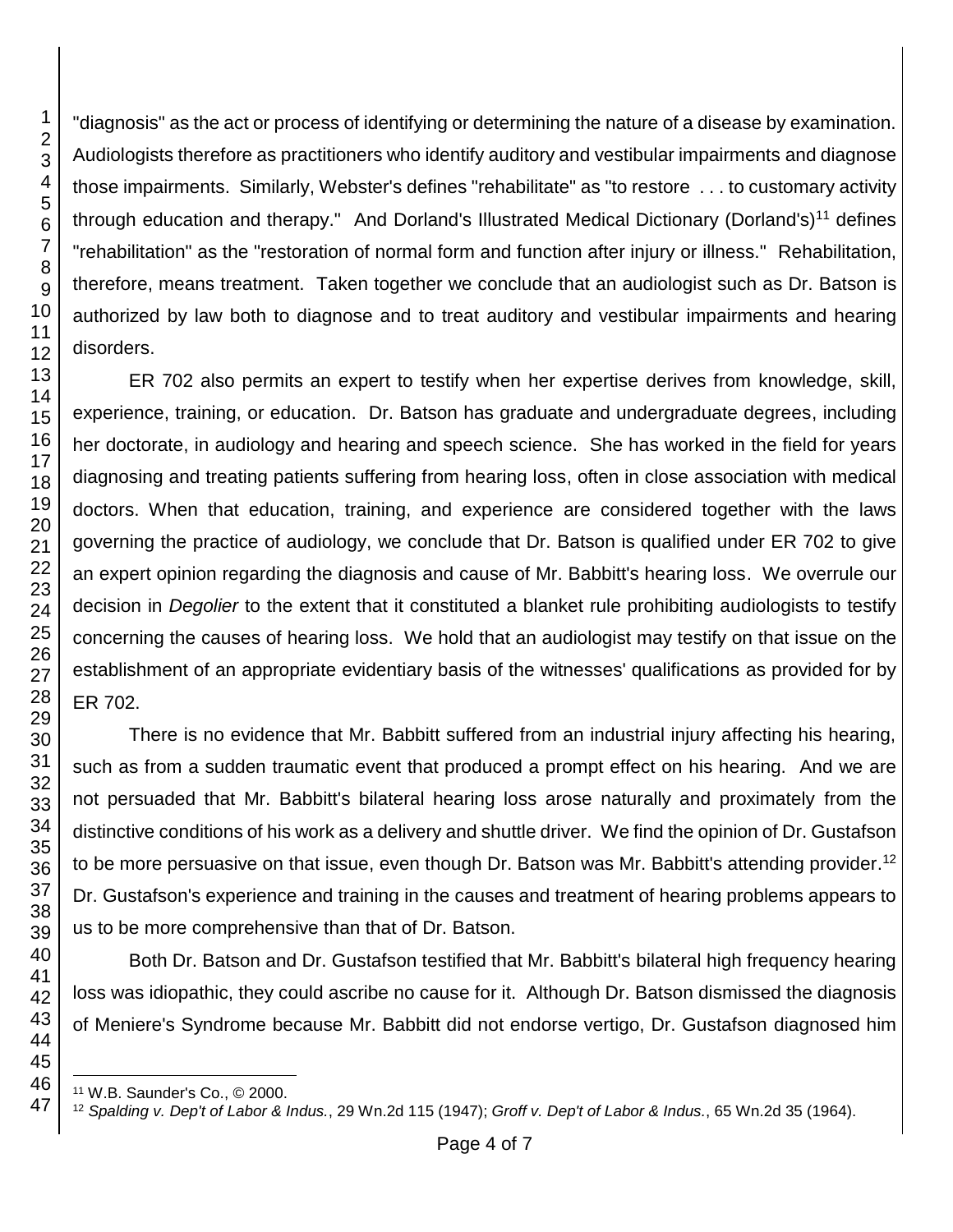with Cochlear Hydrops, a Meniere's like condition in which vertigo is absent. Her diagnosis is also supported by Mr. Babbitt's fluctuating audiological test results and by his prior diagnoses of Meniere's Disease. Furthermore, Dr. Batson relied heavily on the "noise notch" at 4000 hz to support her opinion that Mr. Babbitt's hearing loss was noise induced. But Dr. Gustafson testified that a notch can develop without noise exposure; and that one study found that 1/3 of participants with a "noise notch" had no harmful noise exposure. Dr. Gustafson also testified that none of Mr. Babbitt's jobs exposed him to damaging levels of noise for sufficient time to cause hearing loss. And finally, we are persuaded by Dr. Gustafson that Mr. Babbitt does not have "trucker's ear" because of the type of equipment he operates and the changes in permissible noise levels since the condition became an issue in the 1970s. Moreover, if driving with an open window caused Mr. Babbitt's hearing loss we would expect that his left ear hearing loss would be worse than in his right ear because his left ear would be exposed more directly to road noise through the open driver's side window. But the audiology tests consistently showed the contrary.

The preponderance of the medical and audiological evidence does not support Mr. Babbitt's bilateral hearing loss as arising naturally and proximately from the distinctive conditions of his employment. The Department order rejecting the claim is correct and should be affirmed.

## **DECISION**

In Docket No. 18 20492, the claimant, Dean L. Babbitt, filed an appeal with the Board of Industrial Insurance Appeals on August 13, 2018, from an order of the Department of Labor and Industries dated July 24, 2018. In this order, the Department affirmed the provisions of an order dated February 9, 2018, that rejected the claim as an industrial injury or an occupational disease. This order is correct and is affirmed.

## **FINDINGS OF FACT**

- 1. On October 9, 2018, an industrial appeals judge certified that the parties agreed to include the Jurisdictional History in the Board record solely for jurisdictional purposes.
- 2. Dean Babbitt is a 78 year old single man. His work history beginning in about 1959 includes commercial fishing in Alaska and car repair. He has worked intermittently as a shuttle and delivery driver since 1965, during which he operated passenger vans and automobiles. He served as a cook in the Army Reserve for six years beginning in 1964. And since the 1960s Mr. Babbitt has played drums professionally for a dance band. He used no hearing protection while performing. Beginning in 2015 Mr. Babbitt worked as a delivery driver for Seattle Automotive Distributors, Inc. After driving in an air conditioned vehicle for about five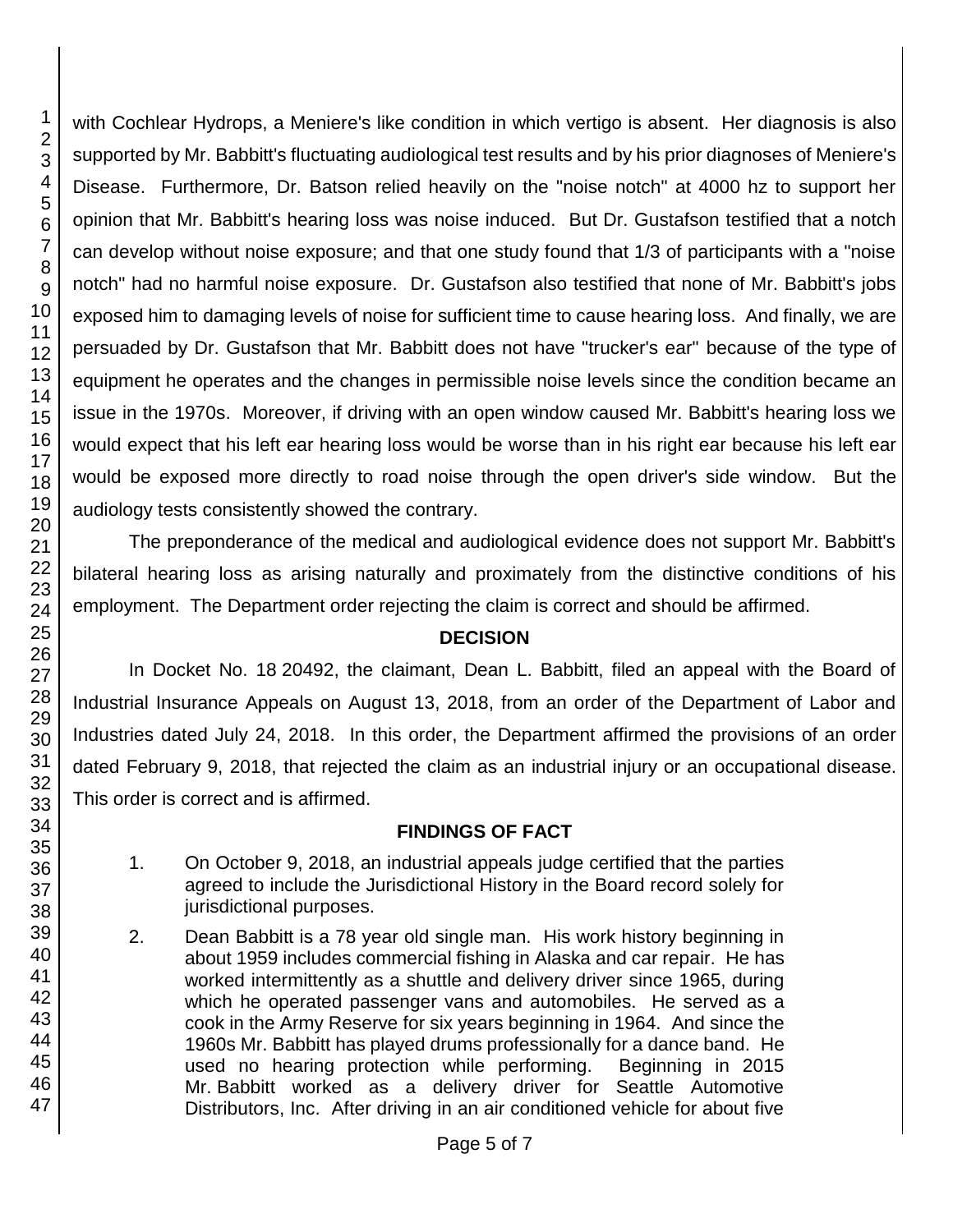months, he was assigned to a different vehicle in which the air conditioner did not work. Mr. Babbitt drove this vehicle with the windows open during the summer of 2017 because of adverse weather conditions.

- 3. Mr. Babbitt has complained of hearing loss and tinnitus for about 20 years, and was diagnosed and treated for Menier's Syndrome in 2017 by Dr. Shrewsberry.
- 4. Dean L. Babbitt suffers from bilateral idiopathic sensorineural hearing loss, and from cochlear hydrops. Neither of these conditions were caused by a sudden and tangible happening of a traumatic nature and producing an immediate or prompt result, or arose naturally and proximately from the distinctive conditions of his employment.

# **CONCLUSIONS OF LAW**

- 1. The Board of Industrial Insurance Appeals has jurisdiction over the parties and subject matter in this appeal.
- 2. The order of the Department of Labor and Industries dated July 24, 2018, is correct and is affirmed.

Dated: January 17, 2020.

BOARD OF INDUSTRIAL INSURANCE APPEALS<br>
LINDA L. WILLIAMS, Chairperson

SADAL ATTICOLE S. ENG, Member